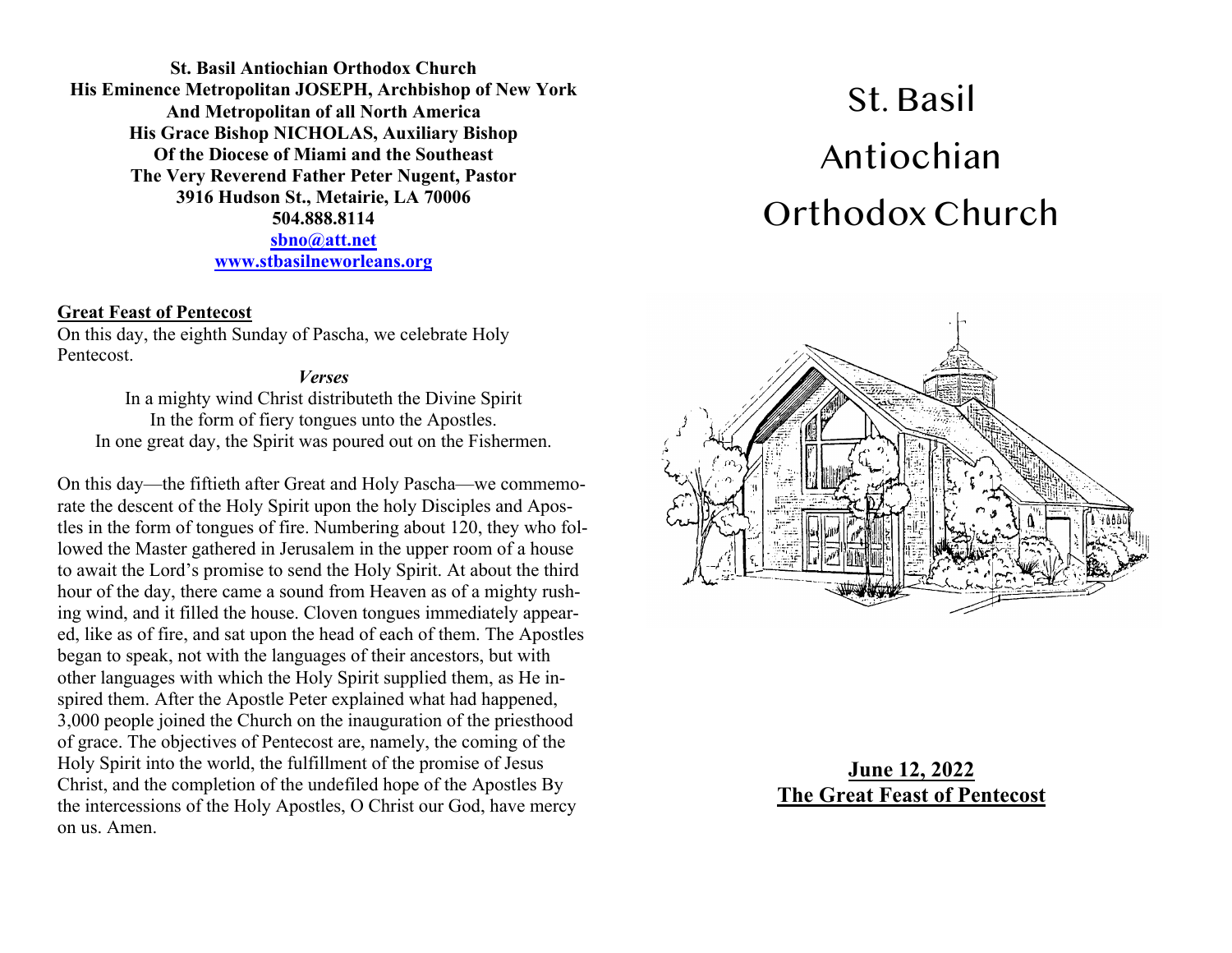## Welcome!

#### **To Our Guests:**

While we are not yet in formal inter-communion with other faith traditions, we have much respect for their rites of worship and sanctuaries of prayer. In our tradition, **Holy Communion is open only to those Orthodox Christians who are in good standing with the Church and have prepared themselves by prayer, fasting and a recent confession.** Please do not be offended by this if you are not an Orthodox Christian or in good standing with the Church. We welcome you to our church and invite you to receive a blessing and partake of the blessed bread at the end of the Divine Liturgy.

*As we move into the summer months, the weather is always very warm. While we need to dress comfortably because of this please remember that shorts or above-the-knee attire, strapless garments, "spaghetti" strap garments, sleeveless or "tanktop" type garments, and tight-fitting, open or low-cut garments are not appropriate, especially for men, women and teenagers. It has always been our tradition to dress modestly and without drawing attention to oneself. Thank you.*

> **Epistle Reading:** Acts 2:1-11 **Gospel Reading:** St. John 7:37-52, 8:12

#### *Saints of the Day*

Venerable Onouphrios the Great of Egypt; Venerable Peter the Athonite; Martyr Antonina of Nicaea; Venerable Arsenios of Konevits.

#### **A Message from the Parish Council on Parish Hall Repairs**

Dear Parishioners, thank you for your generous support of the Parish since Hurricane Ida. We are now in the middle of making the necessary repairs. The Parish Hall is getting a new metal roof. The men's room will see new fixtures and repairs. Parts of the Parish Hall will be re-stuccoed and painted. The narthex of our temple will soon have a beautiful new icon of the Transfiguration written by Cheryl Pituch. All of this in the 45th year in the life of our Parish. Thanks be to God! --Rob Booms, Chairman, Parish Council. 

#### **WORSHIP SCHEDULE**

Sunday, June  $12<sup>th</sup>$  – Kneeling Vespers—immediately after Liturgy Saturday, June  $18<sup>th</sup>$  – No Great Vespers & Confessions Sunday, June  $19<sup>th</sup>$  – Orthros, 8:30 A.M.; Divine Liturgy, 9:30 A.M. Friday, June  $24<sup>th</sup>$  – Orthros, 9:00 A.M.; Divine Liturgy, 10:00 A.M. Saturday, June  $25<sup>th</sup>$  – Great Vespers & Confessions, 5:30 P.M. Sunday, June  $26<sup>th</sup>$  – Orthros, 8:30 A.M.; Divine Liturgy, 9:30 A.M. Wednesday, June 29th – Orthros, 9:00 A.M.; Divine Liturgy, 10:00 A.M. Saturday, July  $2<sup>nd</sup>$  – No Great Vespers & Confessions Sunday, July  $3^{rd}$  – Orthros, 8:30 A.M.; Divine Liturgy, 9:30 A.M. Saturday, July  $9<sup>th</sup>$  – Great Vespers & Confessions, 5:30 P.M. Sunday, July  $10<sup>th</sup>$  – Orthros, 8:30 A.M.; Divine Liturgy, 9:30 A.M.

#### **Orthodox Thoughts from Theo, the Parish Possum**



On Cheesefare or Forgiveness Sunday, the possum family was watching the forgiveness line through a crack under the altar. We heard people ask each other for forgiveness by saying "forgive me a sinner," and the response, "God forgives. I forgive. God forgive us all." We saw everyone kissing each other on the cheeks three times. But why

forgive people you may never have offended and with whom you may not need to be reconciled? The Orthodox Church teaches that the forgiveness line ritual serves to remind us that all of us have sinned and all are called to forgive the sins of others. Studies have shown that, within a church, the ritual helps to resolve petty squabbles and builds a sense of community. How blessed Orthodox people are to be in a church where everyone can exchange a kiss of peace and actively seek reconciliation for slights and wrongs. Having experienced this, Orthodox believers are taught humility and better equipped for spiritual growth--Theo

\*\*\*

#### *Spiritual Counsels…*

"He who is slow to anger is better than the mighty, and he who rules his spirit than he who takes a city" – Proverbs  $16:32$